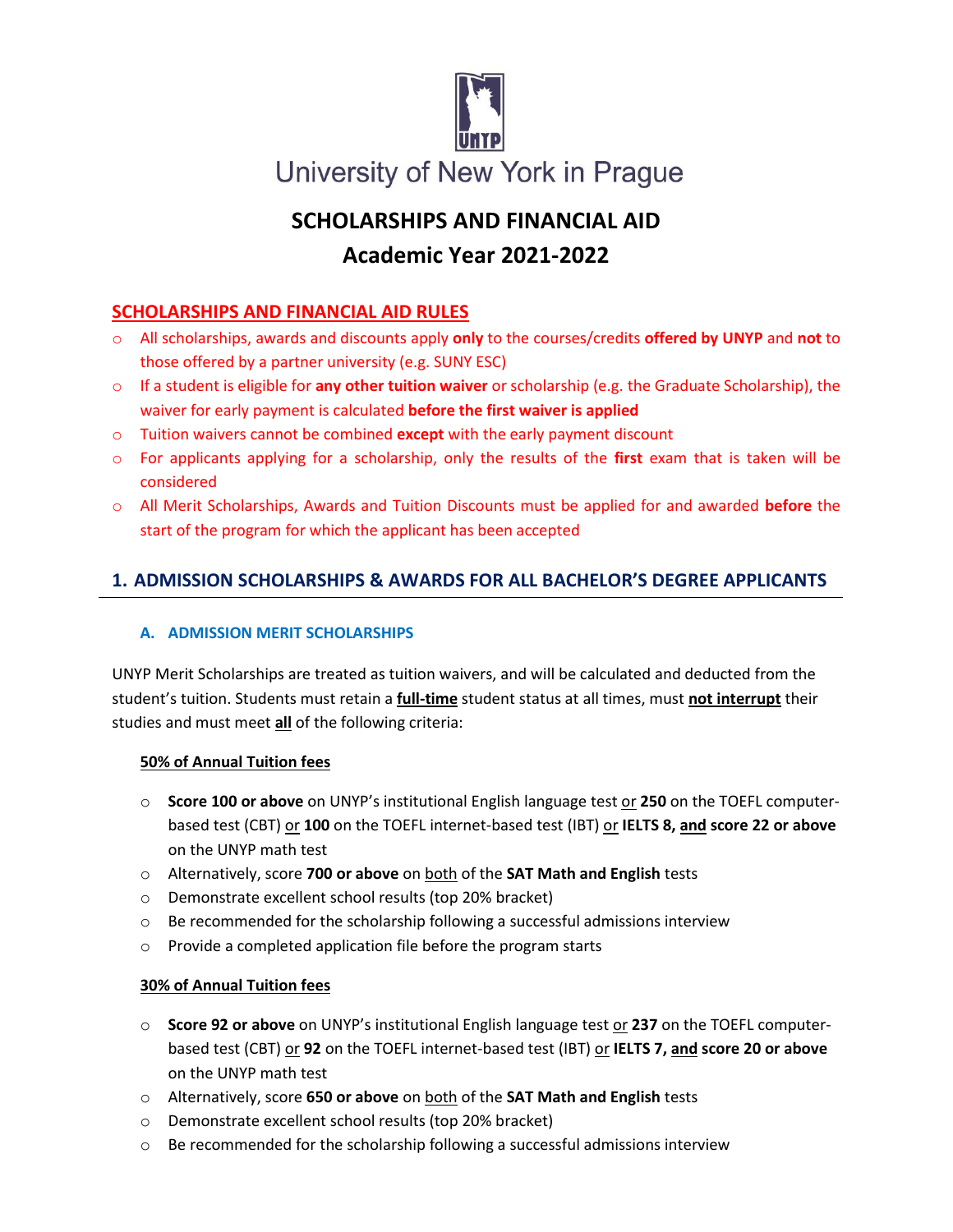o Provide a completed application file before the program starts

#### **15% of Annual Tuition fees**

- o **Score 84 or above** on UNYP's institutional English language test or **220** on the TOEFL computerbased test (CBT) or **84** on the TOEFL internet-based test (IBT) or **IELTS 6.5** or **FCE – A and score 18 or above** on the UNYP math test
- o Alternatively, score **600 or above** on both of the **SAT Math and English** tests
- o Demonstrate excellent school results (top 20% bracket)
- $\circ$  Be recommended for the scholarship following a successful admissions interview
- o Provide a completed application file before the program starts

**Transfer students** must have a minimum of **2.8 out of 4** (or equivalent based on different grading systems) to apply for an Admission Merit Scholarship. This replaces the "Demonstrate excellent high school results (top 20% bracket)" criteria in the scholarship requirements; the rest of the requirements remain the same.

#### **B. THE BARBARA ADAMS HASEK SCHOLARSHIP**

This award is made in memory of Barbara Adams Hasek, who strived to encourage higher education across all levels of society. One **full tuition scholarship** for a European Bachelor Degree is awarded annually to a **Czech or Slovak student** who, for mostly financial reasons, would not otherwise be able to attend UNYP. Applicants for the Barbara Adams Hasek Scholarship must:

- $\triangleright$  Submit proof of financial need, confirmed by a state authority
- **Score 84 or above** on UNYP's institutional English language test or **220** on the TOEFL computerbased test (CBT) or **84** on the TOEFL internet-based test (IBT) or **IELTS 6.5** or **FCE – A**
- Score a minimum of **18** on the UNYP math test
- $\triangleright$  Provide a motivation letter stating the reasons that they should be considered for this award
- Submit complete application documents by **April 30th**

#### **C. SPORTS ACHIEVEMENT SCHOLARSHIPS**

A sports achievement scholarship is awarded in recognition of an outstanding achievement in a sporting endeavor on **one or the other of the criteria detailed below. These awards cannot be combined.** They are based on the applicant's highest achievement at the time of application:

#### o **20% tuition fee reduction**

For applicants who have represented their country's national team at an international level

#### o **10% tuition fee reduction**

For applicants who have ranked among the top three in their sport at a national level, either as an individual or in a team event

## **2. UNYP SCHOLARSHIPS, AWARDS AND TUITION REDUCTIONS FOR ALL UNDERGRADUATE PROGRAMS**

#### **A. EARLY PAYMENT DISCOUNTS** *Available for ALL DAILY PROGRAM APPLICANTS AND STUDENTS*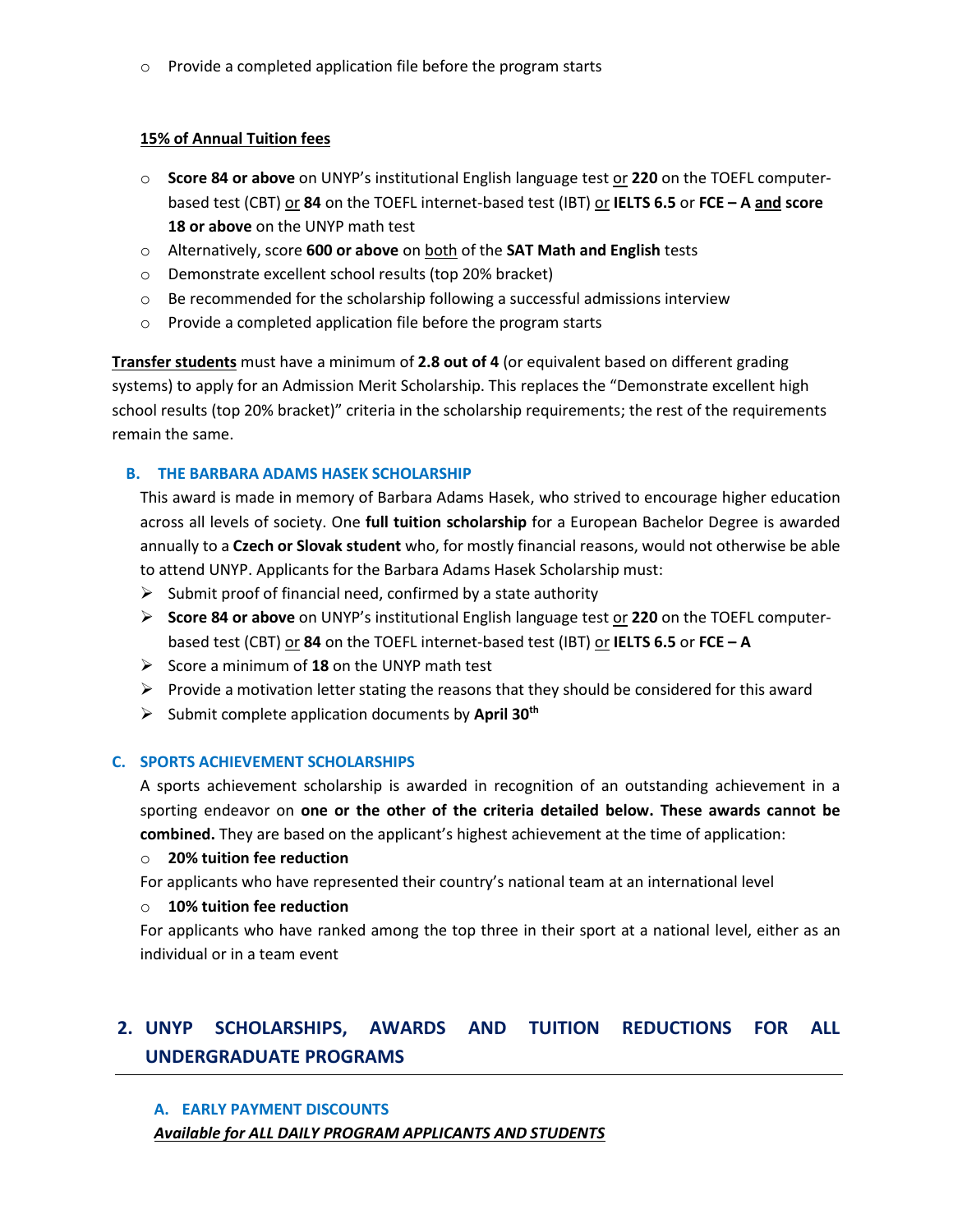- $\triangleright$  An Early Payment incentive equivalent to a 5% discount on tuition for UNYP credits is available for applicants and students who register and pay a deposit of CZK 60,000 for the Fall semester of the following academic year. To be eligible to qualify for this discount, students must have paid the reservation fee in full by June 30<sup>th</sup>.
- $\triangleright$  -An Early Payment incentive equivalent to a 5% discount on tuition for UNYP credits is available for applicants and students who register and pay a deposit of CZK 60,000 for the Spring semester of the following academic year. To be eligible to qualify for this discount, students must have paid the reservation fee in full by October  $31^{st}$ .

#### **B. ACADEMIC ACHIEVEMENT AWARD**

- Applicable to **ALL CURRENT degree-seeking Bachelor's students (except for those in their first semester at UNYP) who have registered for at least 13 US credits (26 ECTS) in the last semester and have no incomplete courses**.
- $\triangleright$  The current annual total amount of the Scholarship Fund available for Academic Achievement Awards is **CZK 500,000** split equally between the Fall and Spring semesters (this does not apply to the Summer semester). Awards of CZK 12,500 are made to the 20 undergraduate students with the highest GPA for the previous semester. If there are two or more students with identical GPAs in the 20th position, their overall GPAs will be taken into consideration. Any revision to a student's grading must be completed within four weeks of a semester's grading deadline to be considered for the Academic Achievement Award.
- The award will be **applied towards the next semester's tuition**.
- $\triangleright$  Students who receive the Academic Achievement award may be required to provide assistance to weaker UNYP students at the discretion of the UNYP Academic Council.

#### **C. HOUSING STIPENDS**

Full-time students (Czech and international) enrolled in Czech-accredited bachelor's and master's programs (Business Administration, Communication & Mass Media, Communication & Media Studies, International Economic Relations, International Relations and Psychology) whose primary residence is outside Prague may be eligible for a monthly **Housing Stipend** from the Ministry of Education of the Czech Republic and is distributed by UNYP. Students need to fulfill all the criteria determined by the Ministry. The stipend amount is approximately CZK 540 per month, over 10 months of the year. The housing stipend will be distributed **by the Czech Ministry of Education, when and if it is granted.**

#### **D. SOCIAL STIPENDS**

To be eligible for a social stipend, students must be awarded enhanced-level child benefit (please see the definition in the UNYP Stipendijni rad) by the State Support Office (Urad statni socialni podpory). The social stipend amount is decided by the government, and will be distributed **by the Czech Ministry of Education, when and if it is granted.** 

## **3. ADMISSION SCHOLARSHIPS & AWARDS FOR ALL MASTER'S APPLICANTS**

#### **A. MERIT AWARDS**

Merit awards are offered based on the following criteria:

 $\triangleright$  GMAT Results or GRE Verbal and Math Results (must be provided before the start of the program):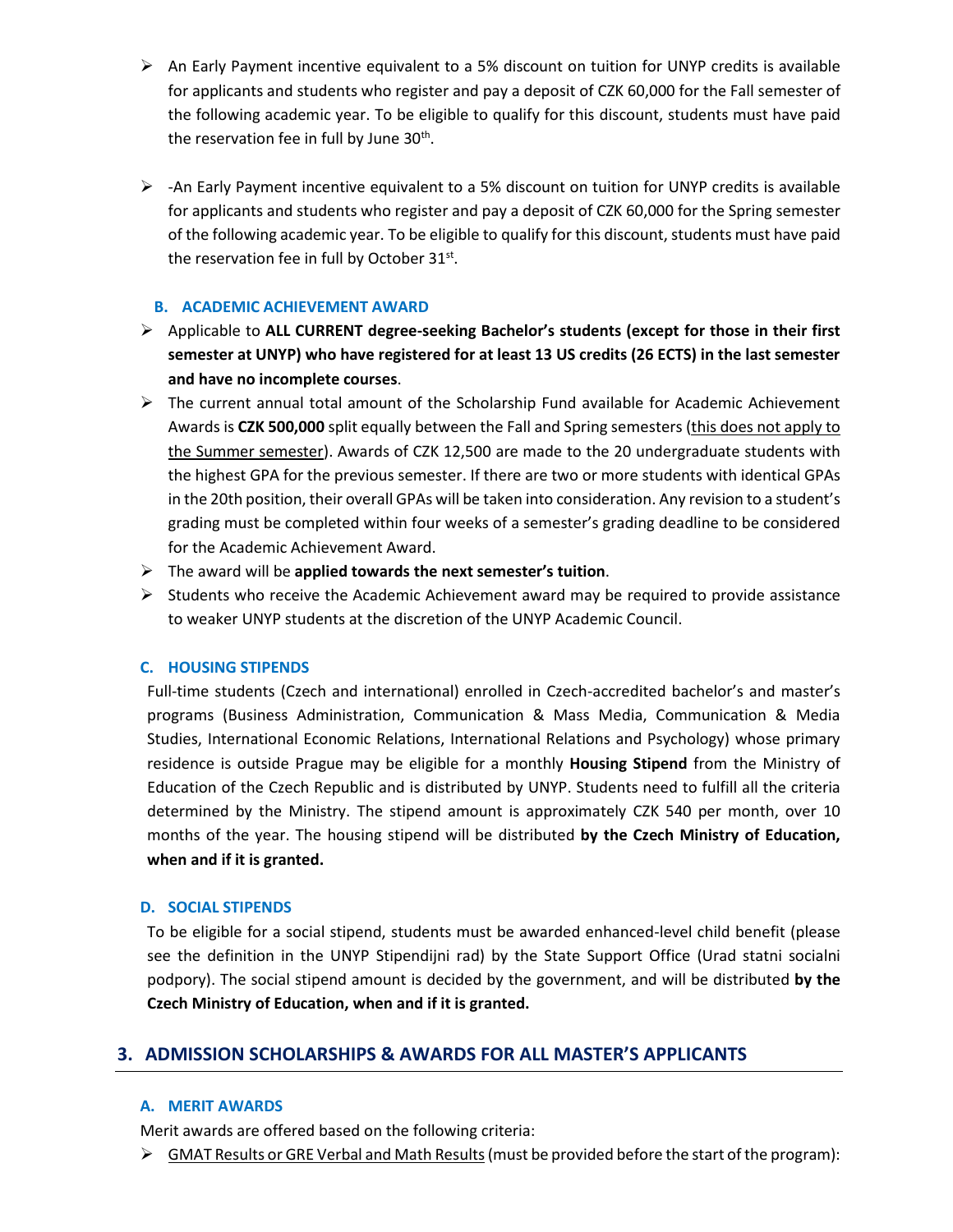GMAT 700 / GRE 160 – CZK 120,000 GMAT 650 / GRE 155 – CZK 60,000 GMAT 600 / GRE 150 – CZK 30,000

 $\triangleright$  Work Experience

Managerial Work Experience 8+ years – CZK 15,000 Managerial Work Experience 5+ years – CZK 10,000

A student can qualify for more than one Merit Award and discount, but the combined amount **cannot exceed** 120,000 CZK.

## **4. UNYP SCHOLARSHIPS, AWARDS AND TUITION REDUCTIONS FOR ALL GRADUATE PROGRAMS**

#### **A. Full Payment in Advance Discount**

**5% tuition discount** for UNYP Graduate Programs is available for students who register and **pay the tuition and fees in full** at least one week before the start of their studies. This discount takes the form of a tuition discount and is calculated and deducted from the student's tuition**.** 

#### **B. Early Registration Discount**

An additional 5% discount is offered to students who pay a deposit of CZK 75,000 before **June 30th** .

#### *C.* **Alumni Graduate Discount**

Students who have **graduated from any UNYP academic program** and then continue on to another degree program with UNYP will qualify for a **CZK 25,000** tuition fee waiver and application fee waiver for the program with which they choose to continue their studies.

#### *D.* **Graduate Research Assistants**

Students who are accepted to work as Graduate Research Assistants for UNYP for the duration of their graduate studies will be awarded a tuition waiver of 75% against the graduate program for which they are accepted. Graduate Research Assistants are expected to make themselves available to UNYP for at least 24 hours per week for research assistant work during their studies. Only EU citizens and permanent residents are eligible to apply for Graduate Research Assistant positions. Applicants who are interested in such appointments should inform the admissions office at the time of their application. The number of UNYP Graduate Research Assistant positions available each year will be determined by the needs of the university.

## **5. FAMILY DISCOUNTS**

- o If two or more members of the same family (parent, child, sibling or spouse) enroll at UNYP, a **10%** reduction in their tuition will be given to subsequent family members. The discount also applies if the first member has already graduated from UNYP (Alumnus).
- o The tuition fee waiver is **applicable ONLY AFTER** the subsequent family member is registered at UNYP and has **paid 25% of his/her tuition** for the next academic year (calculated for full-time studies).
- o When a Family Fee Waiver is applied, the tuition of the subsequent family member is **NOT REFUNDABLE** if this student interrupts his/her studies**.**
- o The waiver is **calculated and deducted** from the **student's tuition.**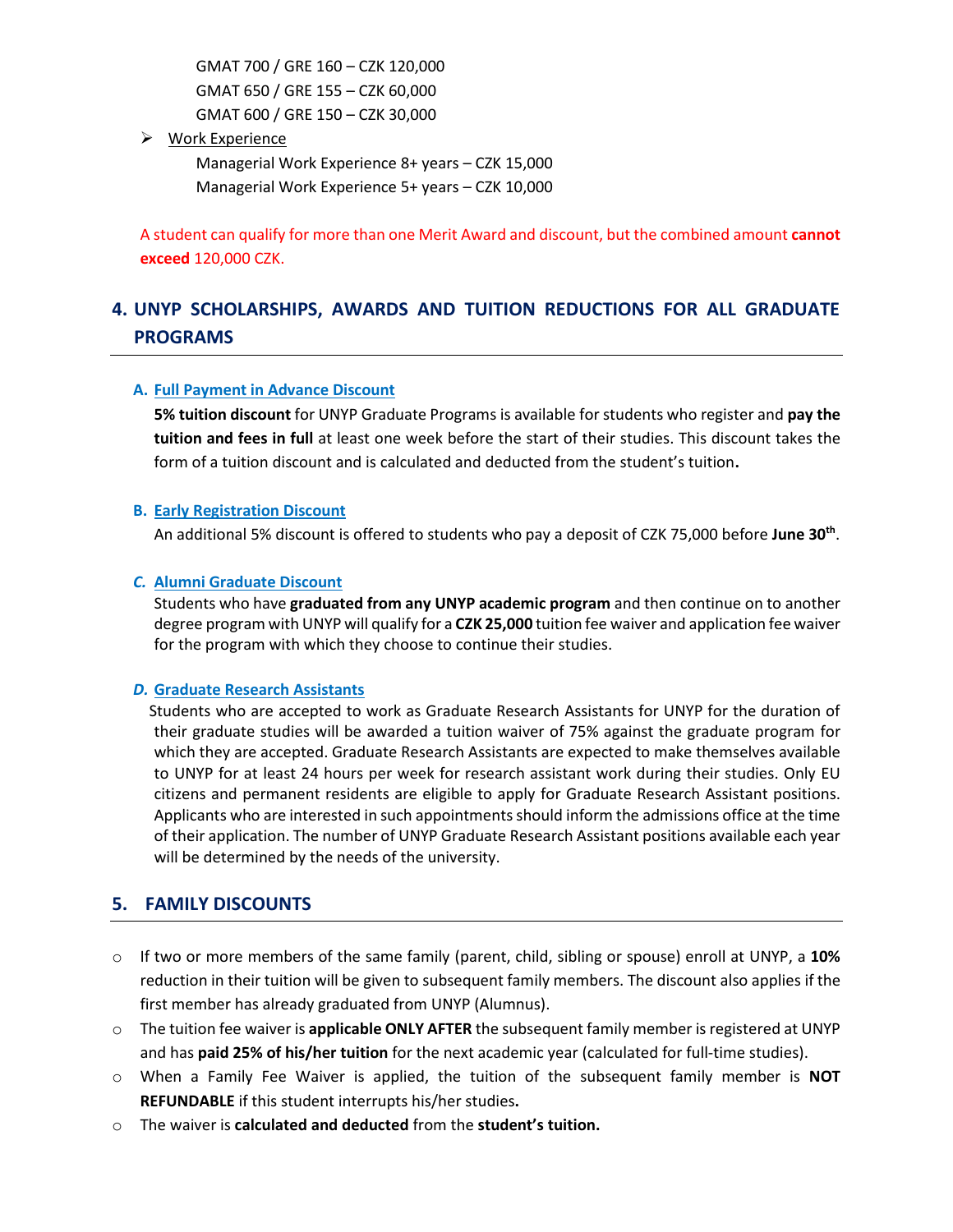- **A 15,000 CZK award** is provided to any student/alumnus introducing a friend(s) to study any program at UNYP. The "friend" must be a **new student**, studying **full-time** for at least one year.
	- o The new student must either be introduced **directly and personally** to the admissions office by the current student/alumnus, or **indirectly by the new student giving the current student's name and student ID number** when contacting UNYP for **the very first time.**
	- $\circ$  The "friend" must not have already been in contact with UNYP at any time in the past.
- $\triangleright$  Transfer students from other institutions are eligible to receive the award but they must be fulltime students at UNYP for at least one year.
- $\triangleright$  The Bring A Friend Award is only made after the "friend" has been enrolled and has paid his/her tuition for one year, or settles his/her instalment calendar in full and is a full time student.
- $\triangleright$  The award will be credited to the current student's account after the "friend"/new student's second Drop and Add period. The current student must be active in that particular semester in order to be able to get the award.
- $\triangleright$  This award will be used towards the student's tuition, or can be refunded to the student's bank account if the student is graduating in the following semester.
- $\triangleright$  The Bring A Friend Award cannot be claimed for any student who applies for admission through an agent. The new student must apply directly to the UNYP Admissions Office.

## **7. NPO/NPA AND PUBLIC EMPLOYEE TUITION WAIVERS**

#### **Applicable ONLY to NEW undergraduate students**

A 15% tuition fee waiver is available to all Czech and Slovak UNYP undergraduate program applicants who are based in the Czech Republic or the Slovak Republic and are full-time employees of non-profit organizations (NPO) and non-profit associations (NPA) associated with the delivery of community welfare services, emergency relief, environmental issues and public service. An official employer's confirmation of full-time employment must be submitted at the time of application. The applicant must have been working as a full-time employee for at least one full year at the time of application. This tuition waiver is also applicable to the children of such employees, but not their spouses.

#### **8. CORPORATE DISCOUNTS**

Corporate discounts are available, and are agreed with individual corporate institutions.

## **9. ALUMNI CERTIFICATE DISCOUNT**

UNYP Bachelor's and Master's Alumni who would like to take further undergraduate or graduate courses and earn a certificate in a different area/specialization are granted a **50% discount** on the tuition of the specific course(s). This also applies to Master's level students who would like to take Bachelor's level courses for certificate earning purposes during their graduate studies at UNYP. The discount is not valid for any credits earned towards a degree/diploma, and cannot be combined with any other discount or scholarship.

#### **10. OTHER FORMS OF UNYP FINANCIAL AID**